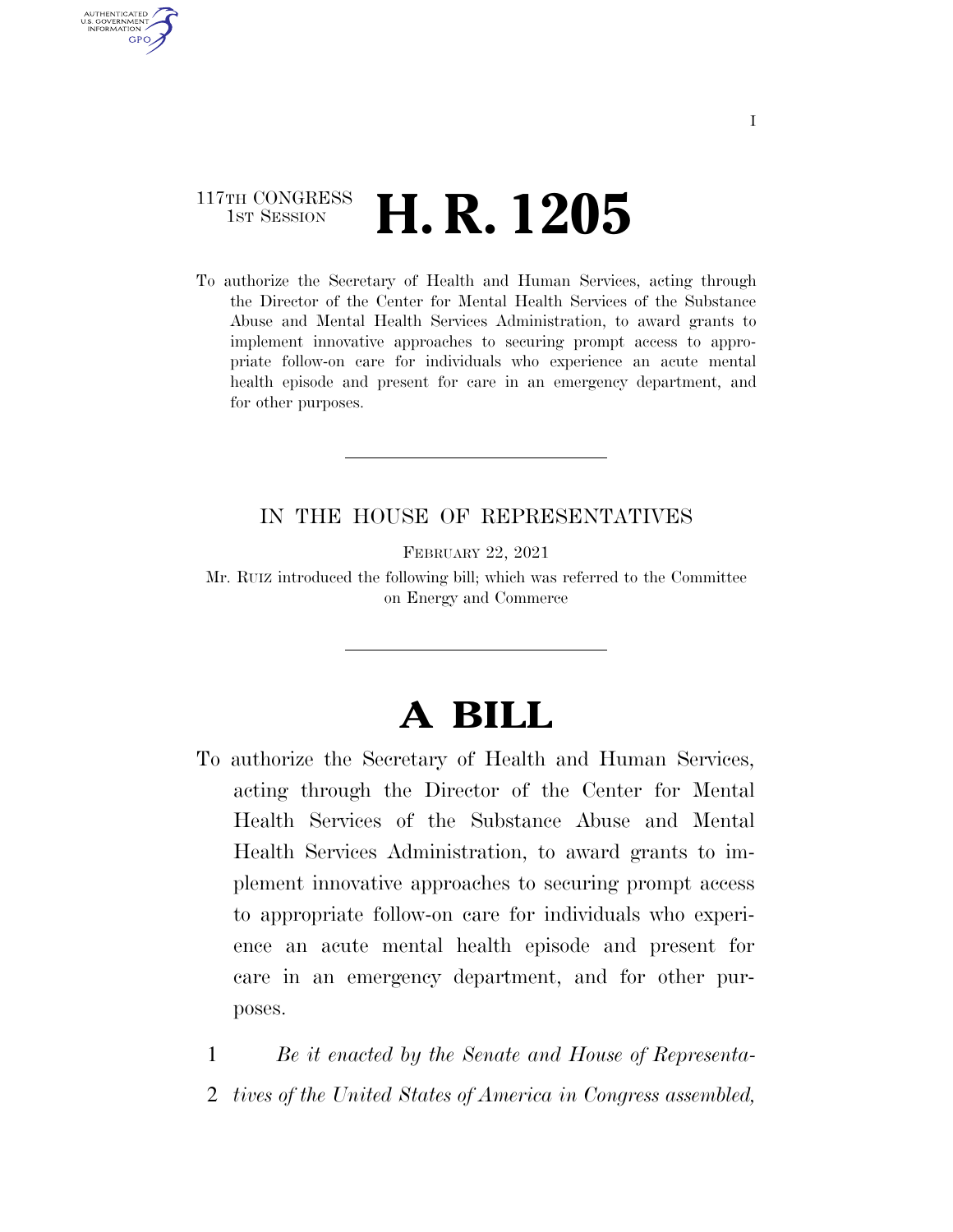#### **SECTION 1. SHORT TITLE.**

 This Act may be cited as the ''Improving Mental Health Access from the Emergency Department Act of 2021''.

## **SEC. 2. SECURING APPROPRIATE FOLLOW-ON CARE FOR ACUTE MENTAL HEALTH ILLNESS AFTER AN EMERGENCY DEPARTMENT ENCOUNTER.**

 The Public Health Service Act is amended by insert- ing after section 520J of such Act (42 U.S.C. 290bb–31) the following new section:

# **''SEC. 520J–1. SECURING APPROPRIATE FOLLOW-ON CARE FOR ACUTE MENTAL HEALTH ILLNESS AFTER**

### **AN EMERGENCY DEPARTMENT ENCOUNTER.**

 ''(a) IN GENERAL.—The Secretary may award grants on a competitive basis to qualifying health providers to implement innovative approaches to securing prompt ac- cess to appropriate follow-on care for individuals who ex- perience an acute mental health episode and present for care in an emergency department.

 ''(b) ELIGIBLE GRANT RECIPIENTS.—In this section, the term 'qualifying health provider' means a health care facility licensed under applicable law that—

### 23  $\frac{1}{2}$  (1) has an emergency department;

24  $(2)$  is staffed by medical personnel (such as emergency physicians, psychiatrists, psychiatric reg-istered nurses, mental health technicians, clinical so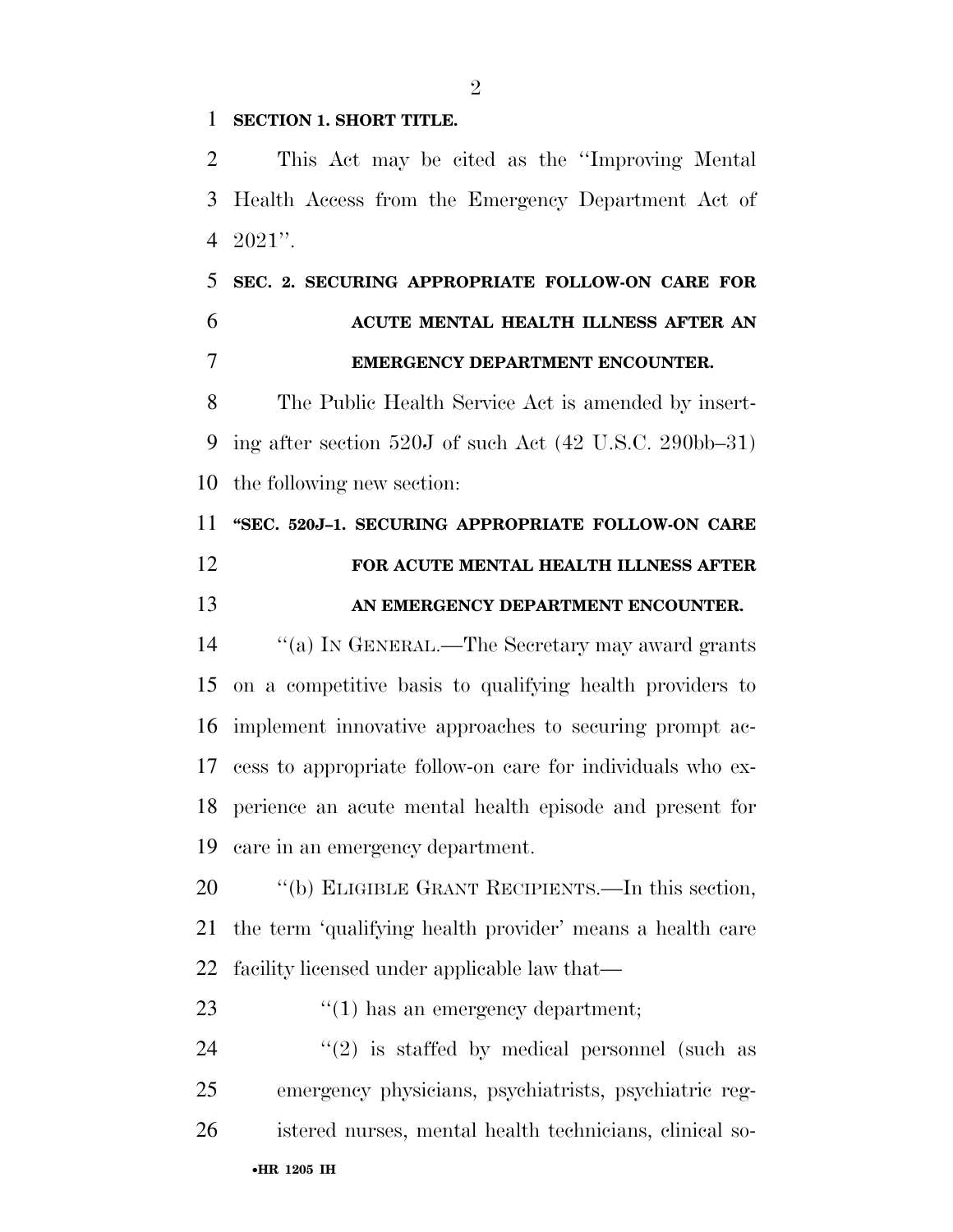cial workers, psychologists, and therapists) capable of providing treatment focused on stabilizing acute mental health conditions and assisting patients to access resources to continue treatment in the least restrictive appropriate setting; and

 ''(3) has arrangements in place with other pro- viders of care that can provide a full range of medi- cally appropriate, evidence-based services for the treatment of acute mental health episodes.

10 "(c) USE OF FUNDS.—A qualifying health provider receiving funds under this section shall use such funds to create, support, or expand programs or projects intended to assist individuals who are treated at the provider's emergency department for acute mental health episodes and to expeditiously transition such individuals to an ap- propriate facility or setting for follow-on care. Such use of funds may support the following:

18 ''(1) Expediting placement in appropriate facili- ties through activities such as expanded coordination with regional service providers, assessment, peer navigators, bed availability tracking and manage- ment, transfer protocol development, networking in- frastructure development, and transportation serv-ices.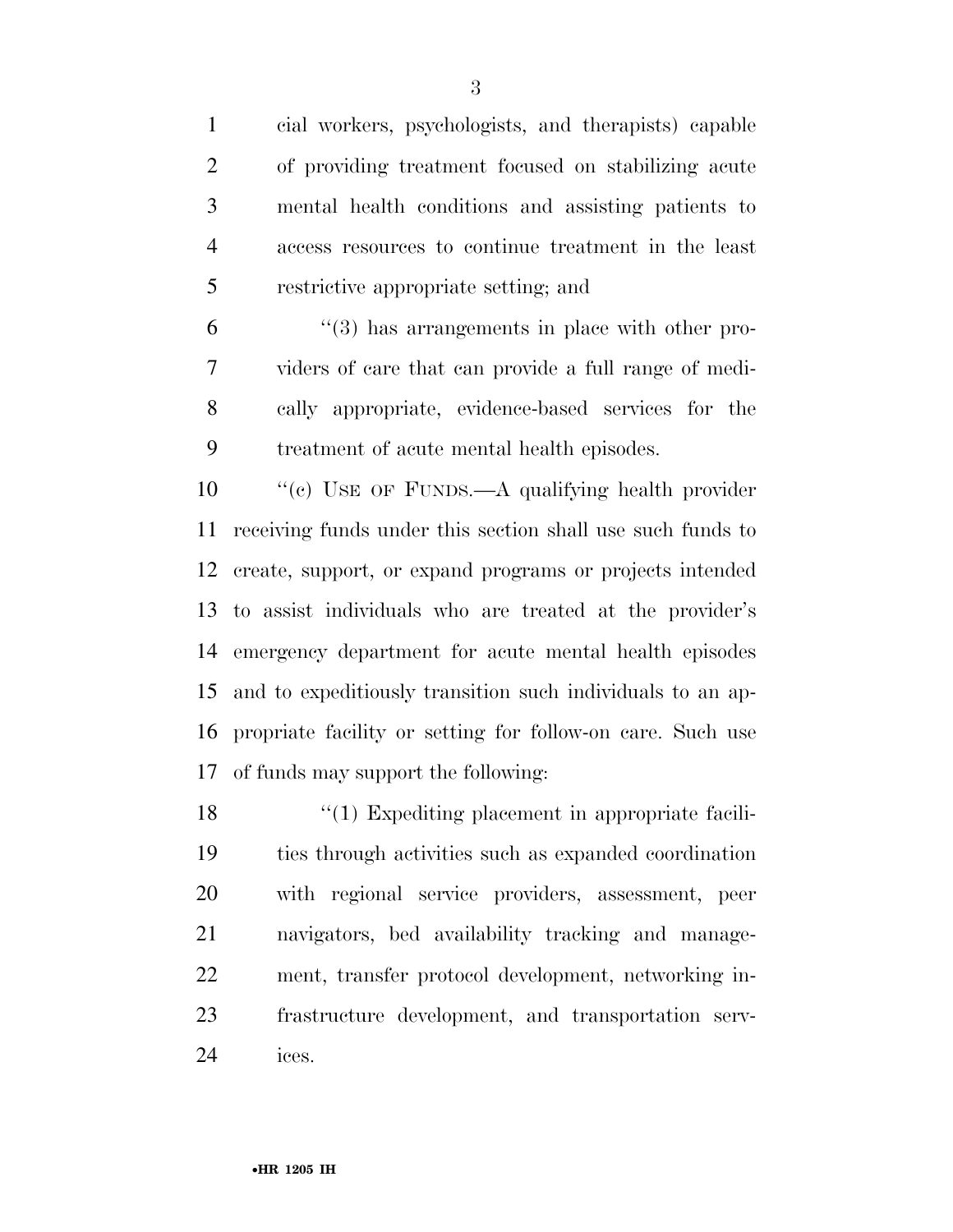1  $\frac{1}{2}$  Increasing the supply of inpatient psy- chiatric beds and alternative care settings such as regional emergency psychiatric facilities.

 $\frac{4}{3}$  Use of alternative approaches to providing psychiatric care in the emergency department set- ting, including through tele-psychiatric support and other remote psychiatric consultation, implementa- tion of peak period crisis clinics, or creation of psy-chiatric emergency service units.

 ''(4) Use of approaches that include proactive followup such as telephone check-ins, telemedicine, or other technology-based outreach to individuals during the period of transition.

14 ''(5) Such other activities as are determined by the Secretary to be appropriate, consistent with sub-section (a).

 ''(d) APPLICATION.—A qualifying health provider de- siring a grant under this section shall prepare and submit an application to the Secretary at such time and in such manner as the Secretary may require. At a minimum, the application shall include the following:

 $\frac{1}{2}$  (1) A description of identified need for acute mental health services in the provider's service area.  $(2)$  A description of the existing efforts of the provider to meet the need for acute mental health